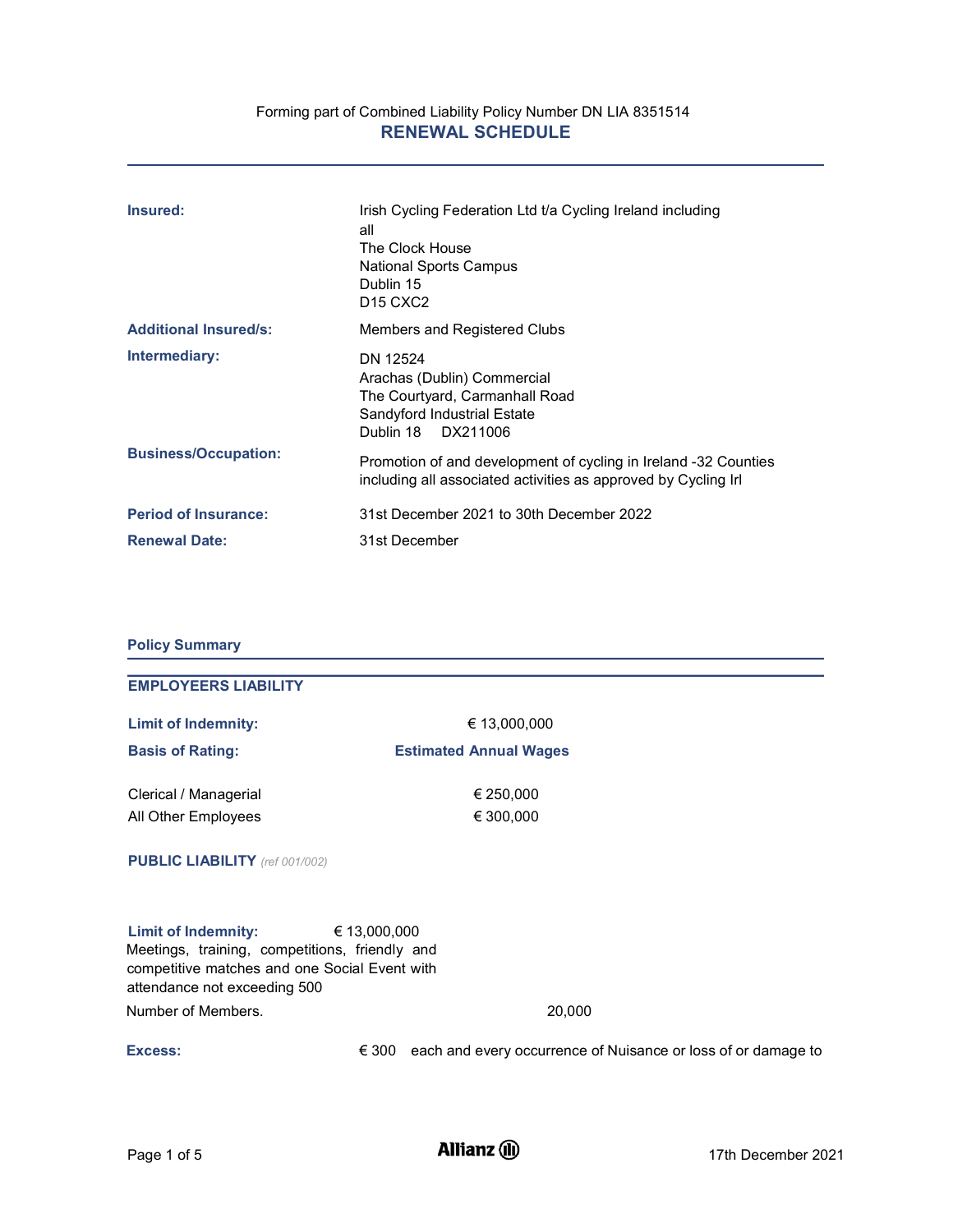# RENEWAL SCHEDULE continued

Forming part of Combined Liability Policy Number DN LIA 8351514

|                                 | Material property                                                                                                                                                                                                                                                                                                                                                                                                                                                                      |  |  |
|---------------------------------|----------------------------------------------------------------------------------------------------------------------------------------------------------------------------------------------------------------------------------------------------------------------------------------------------------------------------------------------------------------------------------------------------------------------------------------------------------------------------------------|--|--|
|                                 | <b>PRODUCTS LIABILITY</b> (ref 001/002)                                                                                                                                                                                                                                                                                                                                                                                                                                                |  |  |
| <b>Limit of Indemnity:</b>      | € 6,500,000                                                                                                                                                                                                                                                                                                                                                                                                                                                                            |  |  |
| <b>Basis of Rating:</b>         | <b>Estimate</b>                                                                                                                                                                                                                                                                                                                                                                                                                                                                        |  |  |
| Turnover<br><b>ENDORSEMENTS</b> | € 250,000                                                                                                                                                                                                                                                                                                                                                                                                                                                                              |  |  |
|                                 | <b>Endorsements applicable to PUBLIC LIABILITY</b> (ref 001/002)                                                                                                                                                                                                                                                                                                                                                                                                                       |  |  |
| <b>LIA PL *7652</b>             | <b>DEFINITIONS</b><br><b>Territorial Limits means Worldwide</b>                                                                                                                                                                                                                                                                                                                                                                                                                        |  |  |
|                                 | PUBLIC / PRODUCTS LIABILITY SECTIONS<br>Exclusions                                                                                                                                                                                                                                                                                                                                                                                                                                     |  |  |
|                                 | The Company will not indemnify any participant in respect of<br>activities organised and / or operated by or on behalf of the<br>Insured in respect of any claim made by any other such<br>particpant.                                                                                                                                                                                                                                                                                 |  |  |
|                                 | <b>GENERAL POLICY EXCLUSIONS</b><br>Applicable to all Sections<br>The Company will not indemnify the Insured in respect of:<br>claims or legal proceedings brought or originating in the<br>United States of America or Canada or in any territory<br>within the jurisdiction of either such country.                                                                                                                                                                                  |  |  |
| <b>LIA PL *7654</b>             | PUBLIC / PRODUCTS LIABILITY SECTIONS<br>For the purpose of this insurance, E-bikes are deemed<br>suitable equipment for the use by the Insured and its<br>membership. The following interpretation of E-bikes is to be<br>understood:                                                                                                                                                                                                                                                  |  |  |
|                                 | E-bike (Electrically assisted pedal cycle) must have pedals<br>that can be used to propel it, the electric motor should have<br>a maximum power output of 250 watts or less, and the<br>motor should not be able to propel the bike when it is<br>travelling more than 15.5mph. In addition the E-bike must<br>display either the power output or manufacturer of the<br>motor, as well as either the battery voltage or maximum<br>speed of the bike, as defined by the manufacturer. |  |  |
| <b>ENDORSEMENTS continued</b>   |                                                                                                                                                                                                                                                                                                                                                                                                                                                                                        |  |  |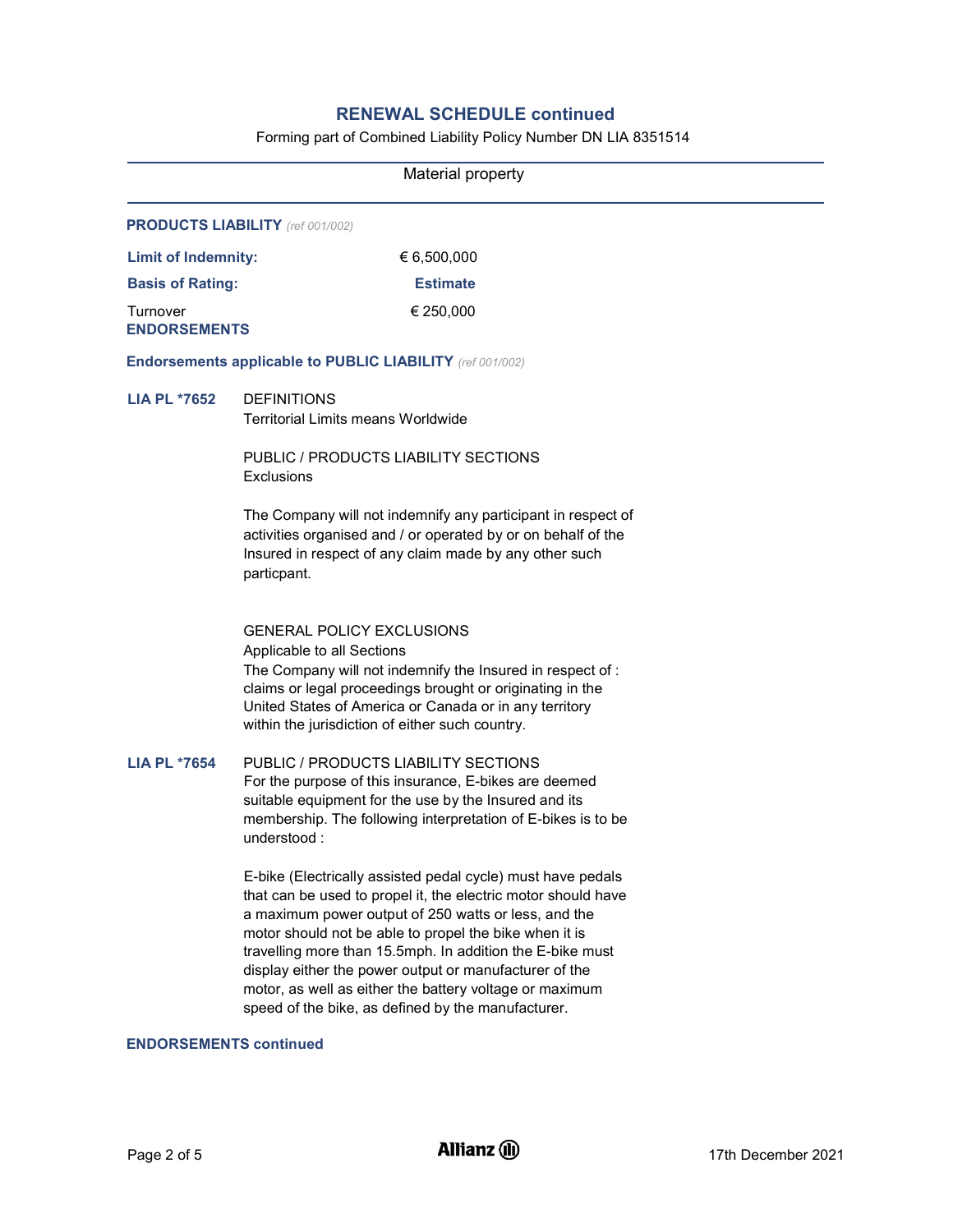# RENEWAL SCHEDULE continued

Forming part of Combined Liability Policy Number DN LIA 8351514

- LIA PL ITM01 Social Events are Art Exhibitions, Cake Sale, Coffee Mornings, Day Trips, Fashion Shows, Lectures, Pub Quiz, Race Nights, Raffles and Social Evenings. LIA PL RBP11 The Company will indemnify the Insured in respect of the activities, which have been lodged with the Company as follows: Promotion of and the developme -nt of cycling in Ireland (32 Counties) and promotes road racing, touring and leisure cycling, track racing, off road racing and cycling for the disabled. Disciplines / Type of Members 1. Leisure/Sportive 2. Road 3. BMX 4. Offroad 5. Junior / Youth 6. Paracycling 7. Advocacy 8. High Performance Athleteswho represent the Insured at International Events.
	- 9. Training and Club Spins

# Renewal Information

All other sums insured, limits of indemnity, exclusions, endorsements, and other terms and conditions of your policy remain unchanged.

We would draw your attention to the serious consequences of failure to disclose all material facts, including changes to any data already provided which have occurred since policy inception or the last renewal date. Such facts are those which we would regard as likely to influence our assessment or acceptance of this insurance. If you are in any doubt as to whether or not a fact is material, it should be disclosed.

Where Your policy is altered during any Period of Insurance, We will re-calculate Your premium. This may result in an additional premium due to Us, or a return premium due to You.

A Premium Transaction Charge of €15.00 applies to all such transactions with the exception of new business and renewal transactions.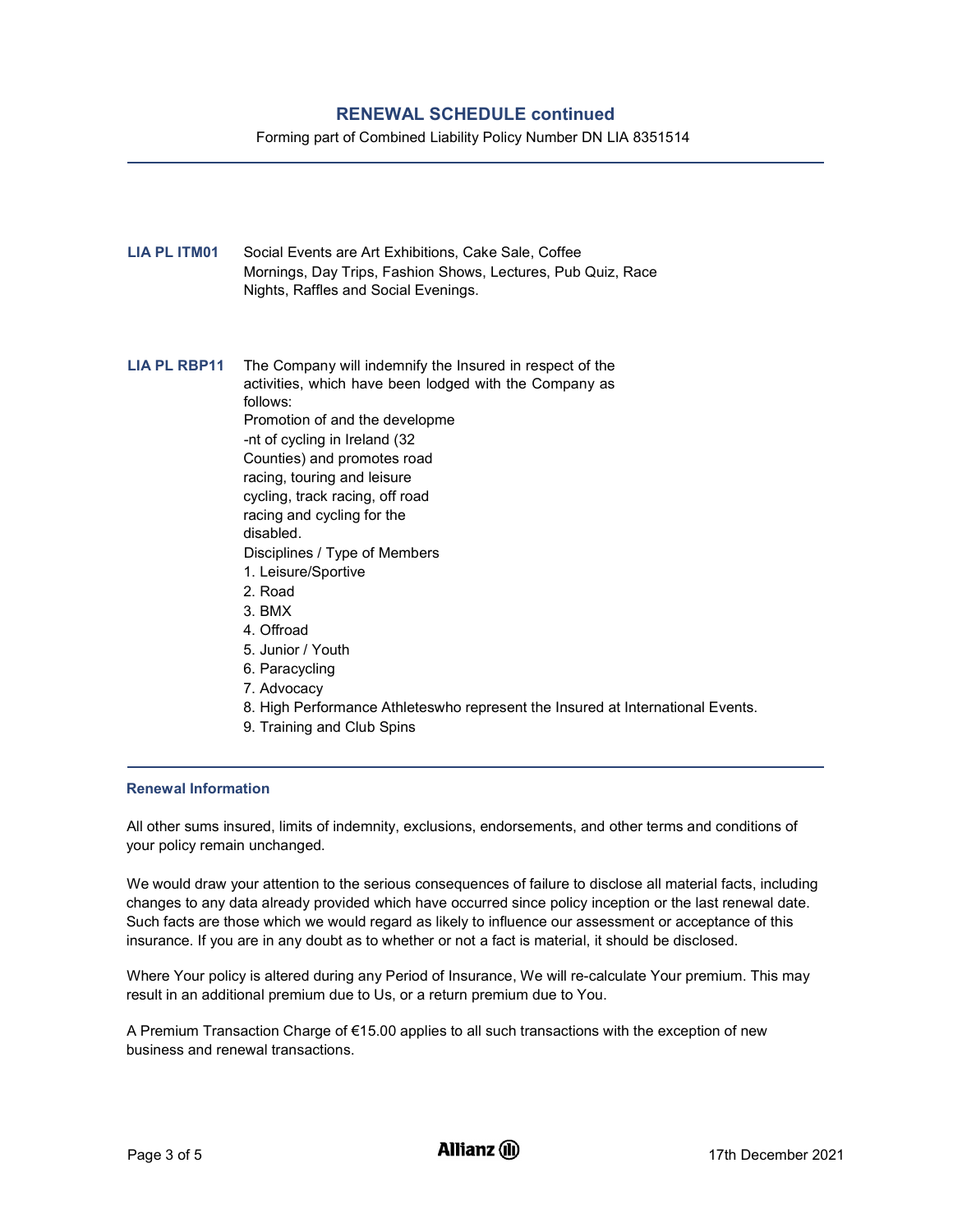# RENEWAL SCHEDULE continued

# Forming part of Combined Liability Policy Number DN LIA 8351514

We will only charge or refund You provided the total amount, including the premium transaction charge, is greater than or equal to €10.00.

Where applicable, a Government Levy applies to all premium calculations.

| Address: Allianz House                                   | <b>Policy Form Reference:</b>      | 04 C L |
|----------------------------------------------------------|------------------------------------|--------|
| Elmpark, Merrion Road                                    | <i>Tx Ref: DN/PR/0000/00/00000</i> |        |
| Dublin D04 Y6Y6.<br>Phone: 01-6133927    Fax: 01-6133642 | S02OAKESM (B)                      |        |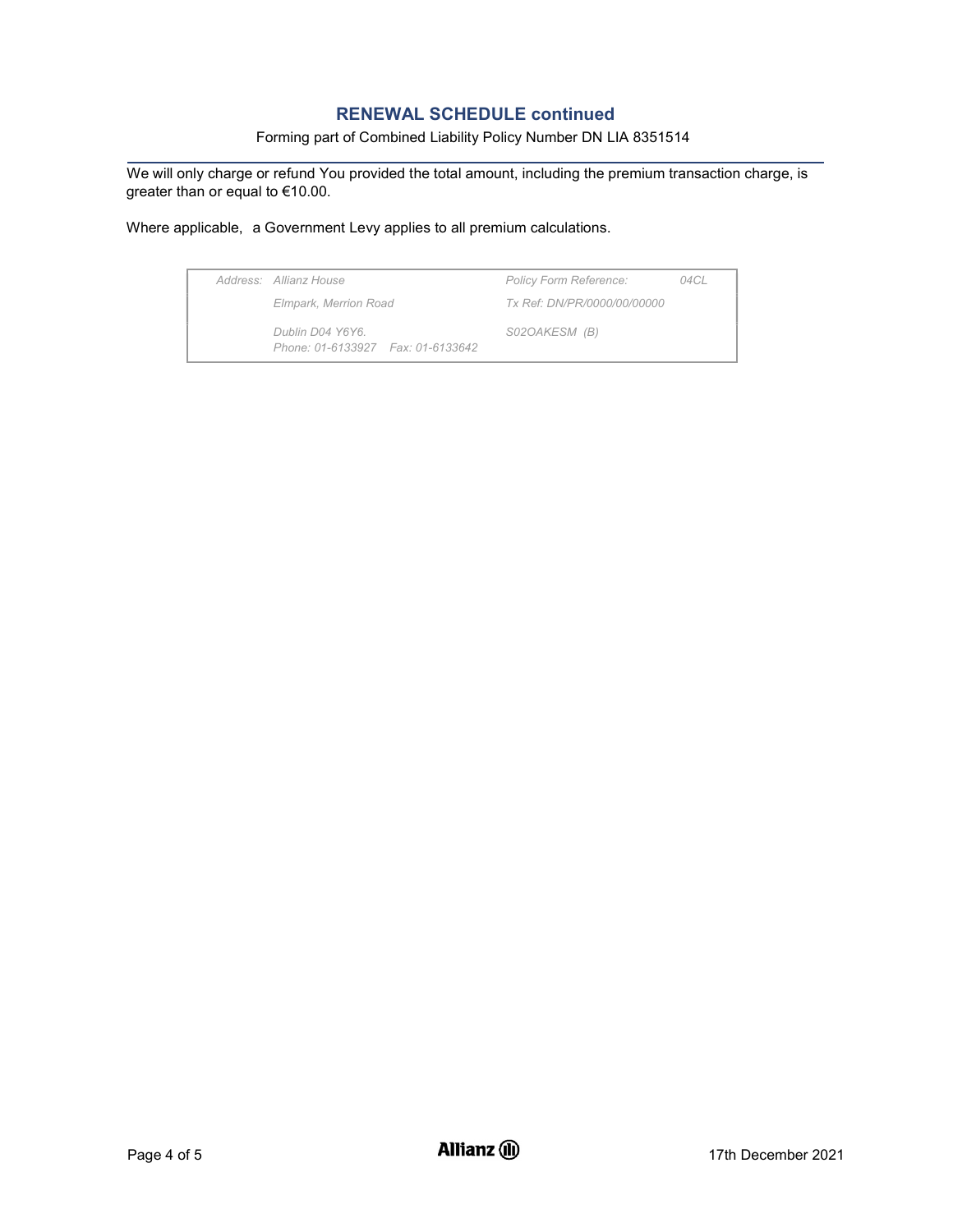# Consumer Insurance Contracts Act

# This document applies to consumers as defined under the Consumer Insurance Contracts Act 2019.

We are updating our documentation to reflect some important changes. In the meantime this document is attaching to and forming part of all quotations, policies and renewals provided by Allianz with an effective date on or after 1st September 2020. Please note that the below terms replace the corresponding paragraphs in the documentation that we have sent to you. Please read this document carefully and note the updated terms and conditions as outlined below.

# Material Facts / Duty of Disclosure / Alteration of Risk

When arranging this insurance over the phone, by email, via our website or through your insurance intermediary you declared that the answers you provided were, to the best of your knowledge and belief, true and complete in every respect and that you did not make any misrepresentations. A misrepresentation is where an individual provides fraudulent, inaccurate, misleading or incomplete information. You acknowledged the importance of answering all questions honestly and taking reasonable care not to make a misrepresentation when providing us with answers to the questions asked. Failure to do so may lead to the voidance of your policy and/or your claim not being paid at all or alternatively only part of your claim being paid to you.

Please note that any "alteration" clause in the policy or any clause which refers to an "alteration of risk" will apply only where the subject matter of the policy has changed or altered. Any clause of the policy which refers to a "material change" will be interpreted as referring to changes that take the risk outside that which was reasonably envisaged by both you and us when the policy sale was concluded. If you are in any doubt as to whether there has been a change in the subject matter of the contract which changes the risk to something that we did not agree to cover, then please contact us.

# **Subrogation**

Where you have a right(s) of action against third parties, arising from losses which are covered under your policy, we are entitled to recover from such third parties by subrogation except where:

- you have not exercised such rights and might reasonably be expected not to exercise those rights due to family or cohabitant relationships, and the third party is not insured in respect of their liability to you or where they are insured we may not recover an amount that exceeds what the third party may recover from their own insurance policy;
- you have consented to the use by a third party of a motor vehicle insured under your policy, and the third party is not insured in respect of their liability to you or where they are insured we may not recover an amount that exceeds what the third party may recover from their own insurance policy; or
- you are the employer, we will not subrogate against your employee unless the loss was caused by your employee intentionally or recklessly and with knowledge that loss would probably result

However these limitations on our subrogation rights will not apply where the actions of any third party that gave rise to or contributed to any loss was serious or wilful misconduct

Where your policy cover excludes any liability assumed by agreement and where you have entered an agreement with a third party which excludes or limits your rights to recover damages from any person in relation to any loss covered by this insurance, we may not indemnify you in respect of that loss.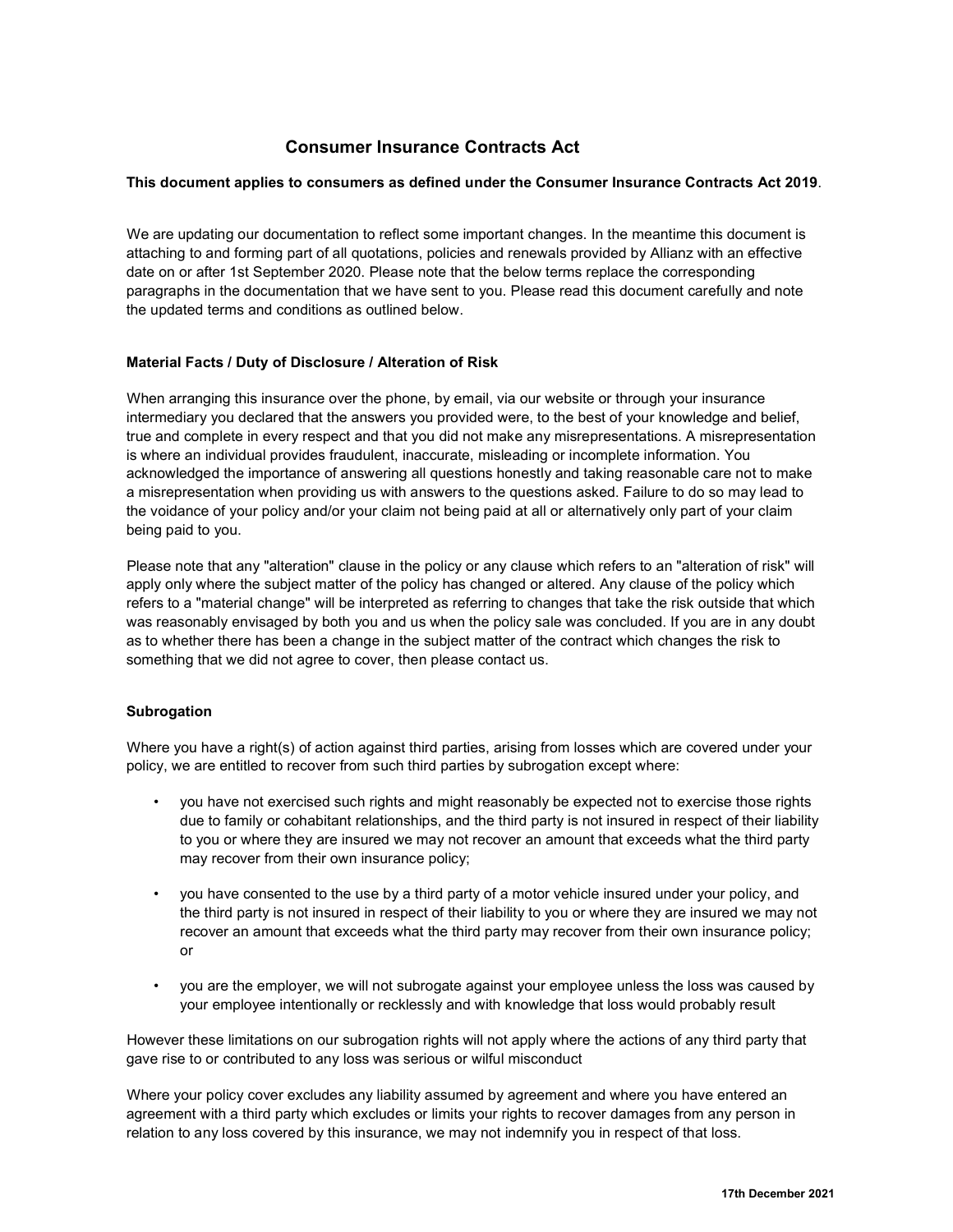## Page 1 of 2 CICAACT - DN LIA 8351514 Withdrawal or Cancellation

# Right of Withdrawal

Your Right of Withdrawal as outlined in your Terms of Business and policy wording has been amended to:

You have the right to withdraw from this policy, provided you have not made a total loss claim, within 14 working days of the latest of:

- (1) the starting date of cover, or
- (2) the date on which you receive the full terms and conditions of your Policy.

Withdrawal effectively means that no policy was ever in place, and you may exercise this right by notice in writing to us at the address given on your quotation or renewal notice, quoting your policy number. Should you exercise this right we will refund you the premium you have paid. Please note that the right of withdrawal does not apply if the insurance policy under which insurance cover is provided for is less than 1 month.

# Cancelling your policy

Your cancellation rights have been amended to:

You may cancel the policy at any time by writing to us. We will only cancel your policy from the date we receive the relevant documents. No premium refund for the unexpired period of insurance will be issued and losses happening after the cancellation date will not be covered.

We may cancel the policy at any time by issuing a written notice to you at your last known postal address. If we cancel your policy and nothing has happened that may result in a claim during the current period of insurance, we will refund part of your premium for any remaining period of insurance. The exception to this is when the reason for cancellation is as shown in the General Policy Conditions of this policy and where it says we are entitled to keep the premium.

No matter who cancels the policy, if there has been a claim during the period of insurance we will not return any of the premium you have paid.

If you cancel your policy within the first 14 working days of the period of insurance, no transaction charge will apply. However, if you cancel your policy after the first 14 working days, a transaction charge will apply. This transaction charge is outlined on your policy schedule. If we cancel your policy, at any stage, no transaction charge will apply.

# Phased Claim Payments

We reserve the right to release claim payments on a phased basis; as agreed repair or reinstatement work is completed. Once we agree the work to be undertaken and the estimated cost of that work we will release a portion of the payment to enable you to commence the repair or reinstatement work. We will release subsequent payment(s) to you once we have obtained final invoices/receipts from you and we are satisfied that the work has been completed and the repair costs have been incurred, as agreed with you.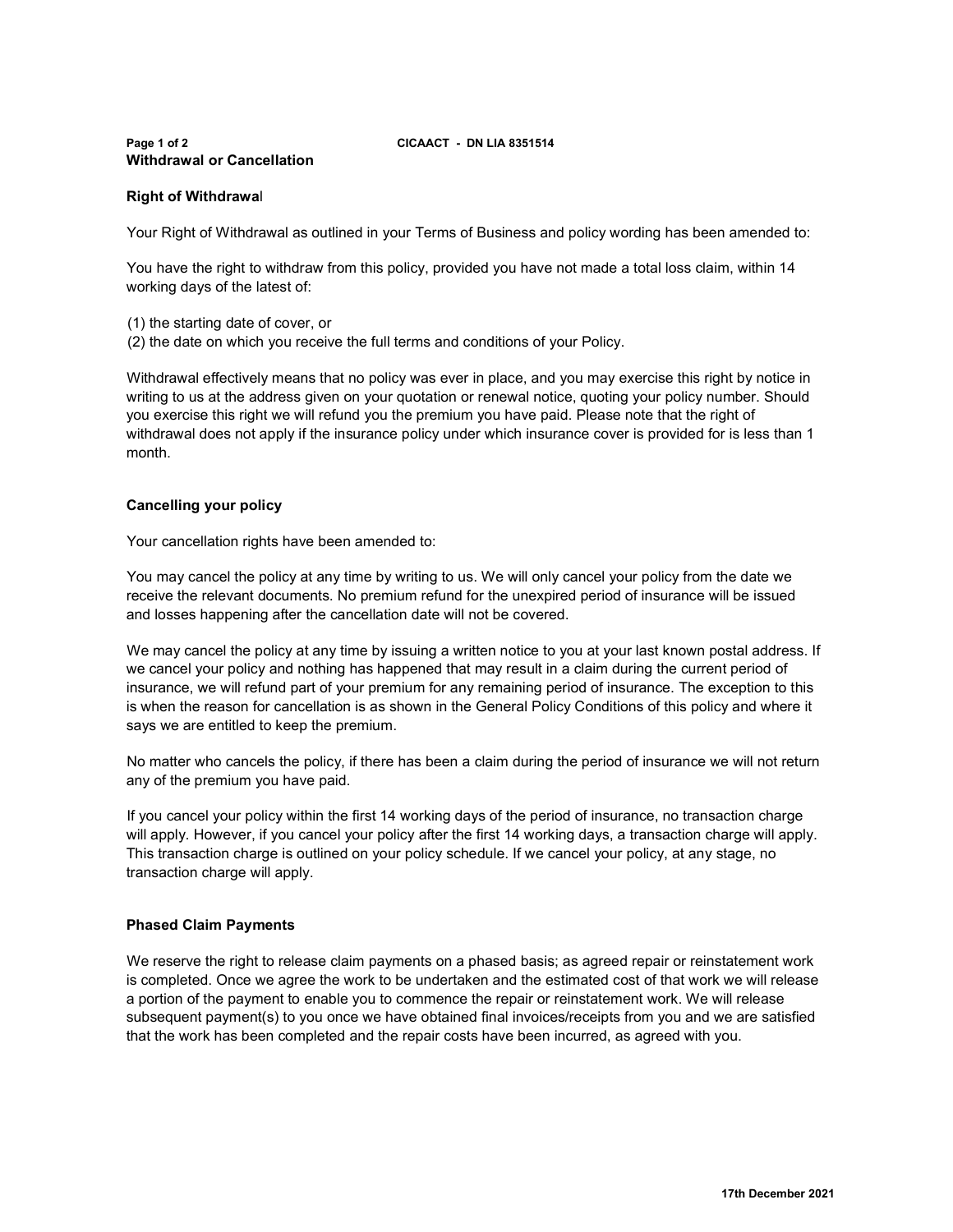### Page 2 of 2 CICAACT - DN LIA 8351514

# **Cyber Event Clause**

Endorsement attaching to and forming part policy number: DN LIA 8351514 with effect from the Period of Insurance stated in the Schedule.

Exclusion No. 9 to the Public Liability section and the Products Liability section are deleted and replaced by the following :

### Cyber Event Clause

This Policy does not cover any loss, damage, expense or liability arising out of a Cyber Event.

### Definitions:

Cyber Event means

- any unauthorised Processing of Data by the Insured
- any breach of laws and infringement of regulations pertaining to the maintenance, or protection of Data,
- any Network Security Failure in the Insured's Sphere

Data includes, but is not limited to Personal Data, facts, concepts and information, software or other coded instructions in a formalized manner useable for communications, interpretation or processing.

Personal Data means any information relating to an identified or identifiable natural person; an identifiable natural person is one who can be identified, directly or indirectly, in particular by reference to an identifier such as a name, an identification number, location data, an online identifier or to one or more factors specific to the physical, physiological, genetic, mental, economic, cultural or social identity of that natural person.

Processing means any operation or set of operations which is performed on data or on sets of data, whether or not by automated means, such as collection, recording, organization, structuring, storage, adaptation or alteration, retrieval, consultation, use, disclosure by transmission, dissemination or otherwise making available, alignment or combination, restriction, erasure or destruction.

Damage to Data means any loss, destruction, corruption of Data. Any Damage to Data of a Third Party by the Insured is not a Cyber Event if there is not any Network Security Failure involved.

Insured's Sphere means any system or device leased, owned, operated, or lost by or which is made available or accessible to the Insured for the purpose of Processing Data.

Network Security failure means any non-physical and technological failure of computer system security or other technological security measures leading to unauthorized access and/or theft of Data, loss of operational control of Data, transmission of virus or malicious code and/or denial of service.

This exclusion does not apply to the following:

### Employers Liability Section

### Public / Products Liability Sections

In respect of Bodily Injury and / or loss of or damage to material property including consequential financial losses caused by the Business

The Data Protection Extension in the Public Liability Section.

Nothing herein shall override any other exclusion clause attached to or forming part of this Policy.

Note: Not all sections may be covered - refer to your Schedule for details.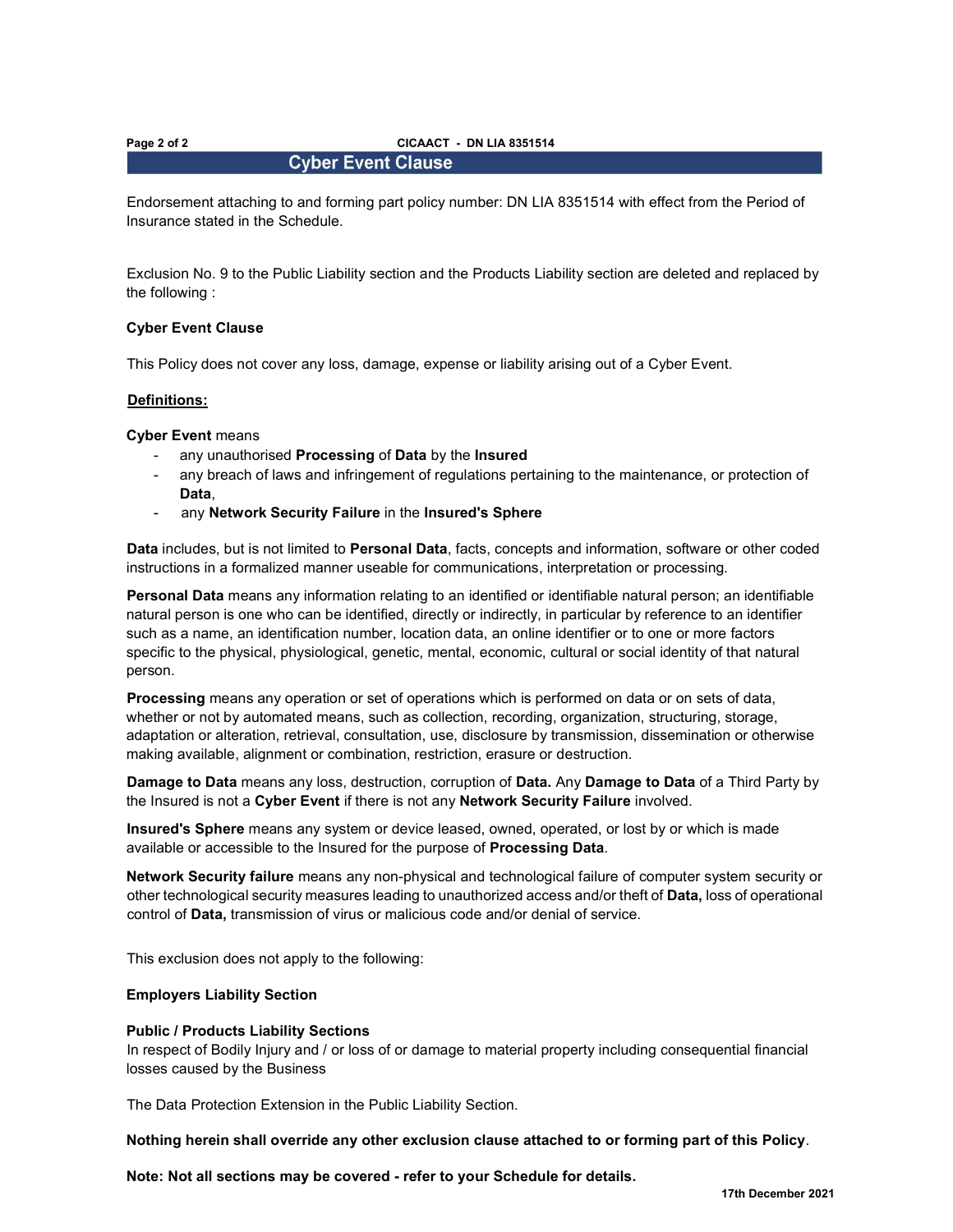### Page 1 of 1 CYLIA1 - DN LIA 8351514

# **Data Protection Act**

Endorsement attaching to and forming part of policy number: DN LIA 8351514 with effect from the Period of Insurance stated in the Schedule.

Extension 9 to the Public Liability Section is amended to read as follows:

### Data Protection Act

The Company will indemnify the Insured against legal liability for all sums which the Insured shall become legally liable to pay as compensation under

- a) Sections 7 21 and 22 of the Data Protection Acts 1988 and 2003
- b) Section 117 of the Data Protection Act 2018 occurring during the Period of Insurance and

arising out of and in the course of the Business Provided that

- (a) the total amount for all compensation payable shall not exceed  $€250,000$  in the aggregate in any one Period of Insurance
- (b) the Company will not indemnify the Insured in respect of
	- (i) any damage or distress caused by or arising from any deliberate act by or omission of the Insured if the result thereof could reasonably have been expected having regard to the nature and circumstances of such act or omission
	- (ii) the costs of replacing reinstating rectifying or erasing any personal data
	- (iii) payment of fines, penalties, punitive, exemplary or liquidated damages
	- (iv) the cost of compliance with any injunction
	- (v) any damage or distress caused by or arising out of any act of fraud or dishonesty
	- (vi) liability caused by or arising from the recording processing or provision of data for reward or to determine the financial status of any person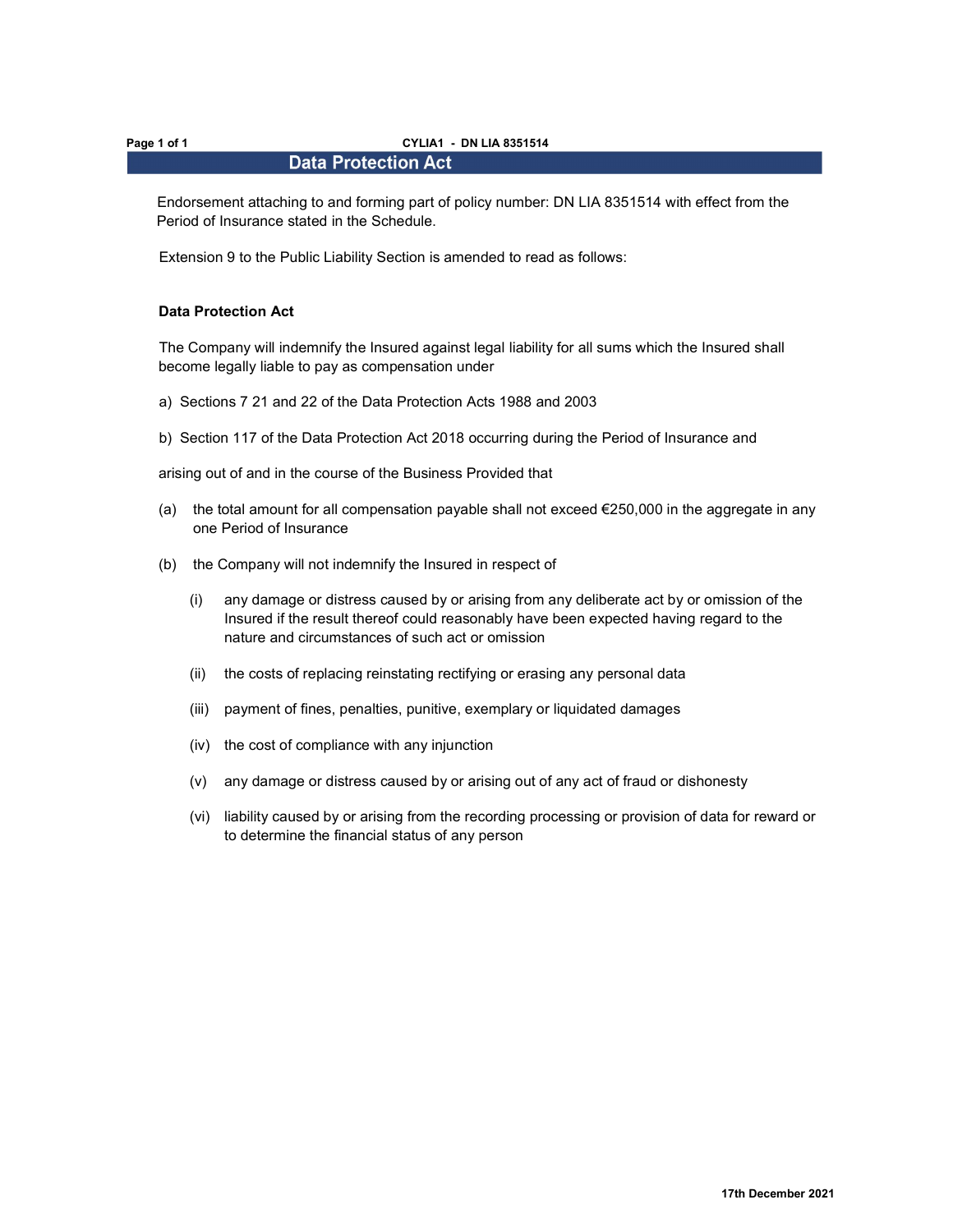This Extension does not operate to increase the liability of the Company beyond the Limits of Indemnity stated in the Schedule and is subject otherwise to the terms Definitions Exclusions and Conditions of this Section and this Policy

Page 1 of 1 **DPALIA1** - DN LIA 8351514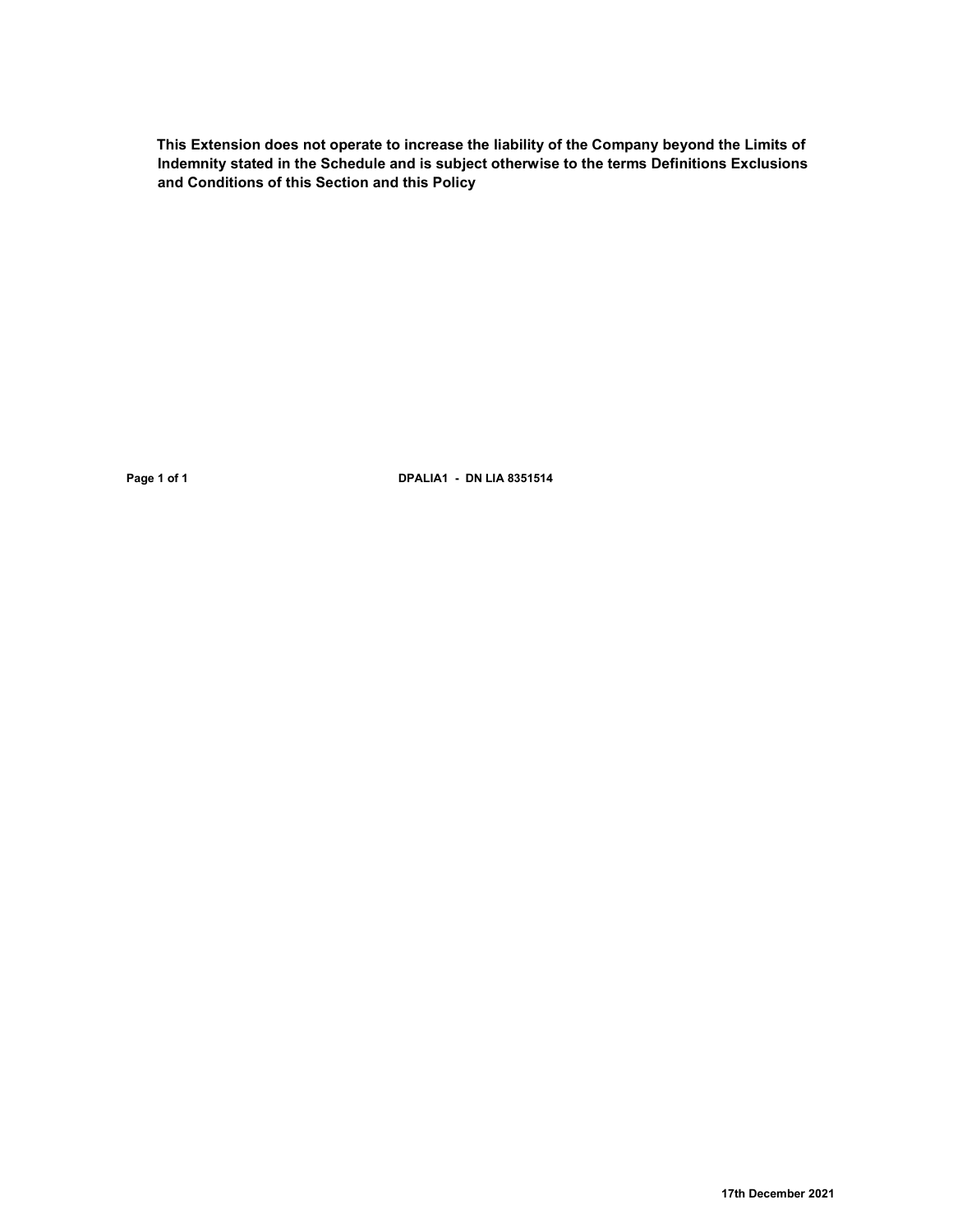# Combined Liability Insurance

Insurance Product Information Document

Company: Allianz p.l.c. Product: Combined Liability Policy

Allianz p.l.c. is regulated by the Central Bank of Ireland. Registered in Ireland, No. 143108. Registered Office: Allianz House, Elm Park, Merrion Road, Dublin 4, D04 Y6Y6

This document outlines the main benefits and restrictions associated with the Allianz Combined Liability Policy. This is not a policy document and does not reference all of the benefits, terms, conditions or exclusions. Complete pre-contractual and contractual information on the product is provided in the full policy documentation. Some covers are optional and will only apply if you have specifically selected them - the quotation or policy schedule will have details of the sections selected.

# What is this type of insurance?

This is a combined liability policy and covers the legal liability of your Business. The policy covers Employers Liability, Public Liability and Products Liability however, not all sections are covered automatically. Please check your schedule for what sections are operative.

# What is insured?

The Employers Liability and Public Liability sections may be selected individually. Products Liability must be purchased with Public Liability. Please check your schedule.

### › Employers Liability Section

Your legal liability to pay compensation to employees in respect of bodily injury or disease caused during the period of insurance.

### › Public Liability Section

Your legal liability to pay compensation to the public for accidental bodily injury or accidental damage to material property occurring during the period of insurance.

### Products Liability Section (Optional)

Your legal liability to pay compensation to the public for accidental bodily injury or accidental damage to material property occurring during the period of insurance arising from products sold or supplied by you.

### Main Liability Extensions

- Indemnity to Principals (anyone for whom you are carrying out work under contract).
- › Court attendance compensation ( €500 per day for partners / directors and €250 per day for employees).
- **> Health and safety at work legal defence costs.**
- › Members of your canteen social sports or welfare organisation or first aid or fire services.
- Partners, directors or employees.
- › Work undertaken overseas on temporary visits.

This is not a complete list of extensions. Please refer to your policy document/schedule.



# × Any Excess.

# Where am I covered?

- › You are covered in the Republic of Ireland, Northern Ireland, Great Britain, the Channel Islands or the Isle of Man.
- › Temporary contracts are covered within the EU and non-manual visits anywhere in the world.

# What are my obligations?

At Quotation and before the start of the policy - You must provide complete and accurate information.

During the term of your policy

- You must pay your premium.

- × Acts of war or terrorism.
- × Asbestos.
- × Cyber liability.
- × Date recognition failure.
- × Direct exports to US or Canada.
- × Employment practices liability.
- × Fines, penalties, punitive, exemplary or liquidated damages.
- × Fraudulent, criminal, wilful or dishonest acts.
- × Gradual pollution or contamination.
- × Ionising radiations.
- × Product guarantee.
- × Product recall.
- × Professional design treatment or advice.
- × Property in your care custody or control.
- × Vehicle(s) where motor insurance is required by law.
- × Work on offshore installations.

This is not a complete list of exclusions. Please refer to your policy document/schedule.



# Are there any restrictions on cover?

- Your cover provided applies only to your business as described in the schedule.
- Your monetary limits are set out in the schedule.
- Your business must operate from the Republic of Ireland.
- Employees working overseas must be normally resident in the Republic of Ireland, Northern Ireland, Great Britain, the Channel Islands or the Isle of Man.
- Work outside the EU is limited to non manual activity.
- You must comply with any risk survey requirements.
- This is not a complete list of restrictions. Please refer to your policy document/schedule.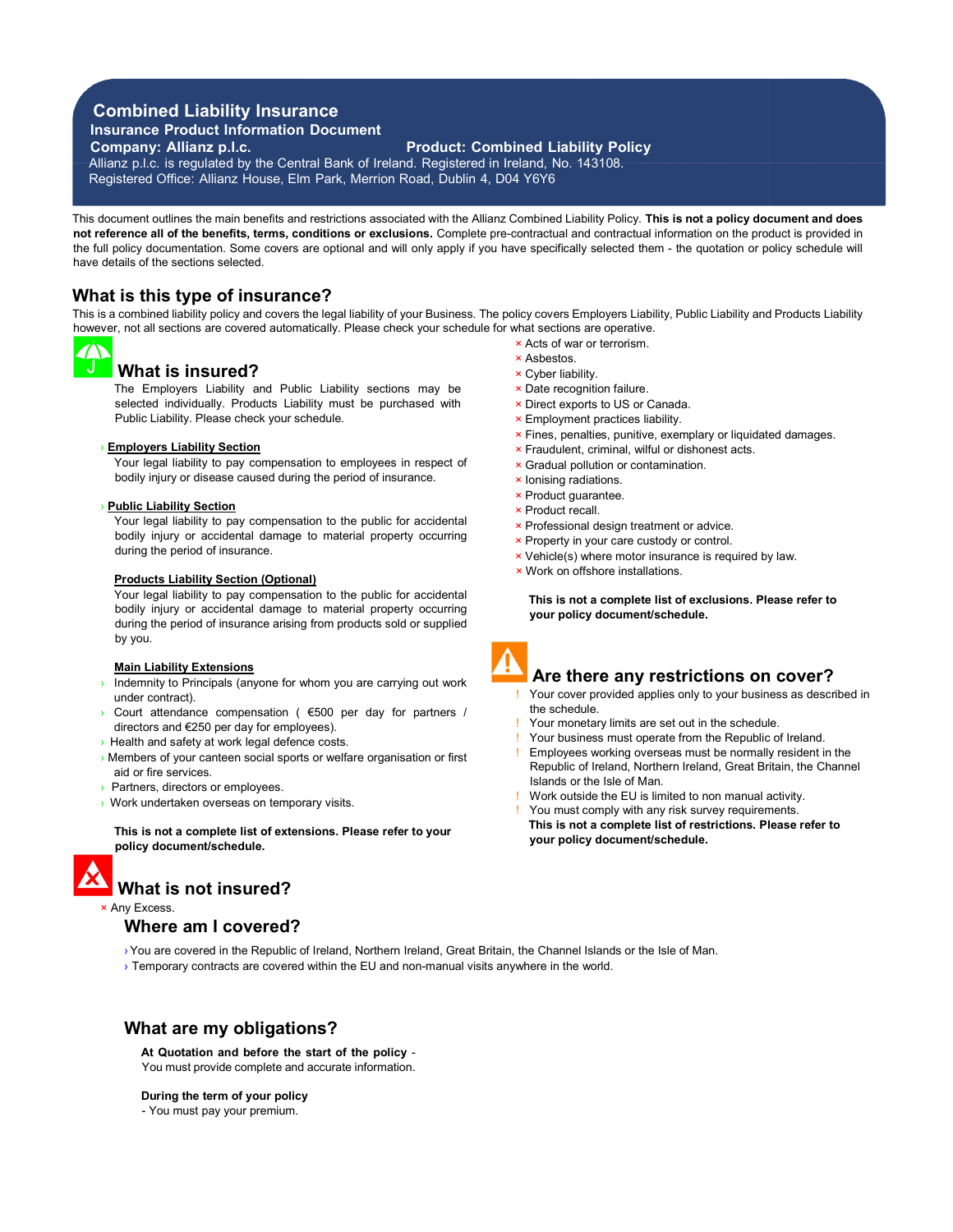

- You must provide complete and accurate information regarding any changes during or at renewal of your policy.
- You must take all reasonable precautions to prevent damage, accident or injury and maintain all property in good condition.
- You must comply with the terms and conditions of the policy.

### In the event of a claim

- You must advise Allianz or your intermediary of any incident that could lead to a claim and co-operate fully with us in the handling of the claim. - You must not admit fault or responsibility, or pay, offer or agree to pay any money or settle any claim without our permission.

Failure to meet your obligations could result in a claim being rejected, a reduction in the amount we pay or the cancellation of your policy.

# When and how do I pay?

If there is an intermediary the payment should be made directly to them. Payment to Allianz should be made as a one off payment before the policy start date or, if agreed in advance, in instalments by Direct Debit.

# When does the cover start and end?

Your policy will last for one year unless we agree to a longer or shorter period. The policy start and end dates will be shown on your policy schedule (period of insurance).



# How do I cancel the contract?

You can cancel your policy at any stage by giving notice in writing. Losses happening after the cancellation date will not be covered. No premium refund will be issued.



If permitted under your policy conditions or terms of business you may have the right to withdraw from the policy. This can be done by giving notice within 14 working days of the start date or when you receive your policy, whichever is the later. Withdrawal means no cover was in force and no claim will be payable. You will receive a full refund less any administration fee.



Previous Premium(s) and Claim(s) Statement Date of Issue: 17th December 2021

The following table outlines details of all claims made under the above policy in the last five years:

| <b>DN LIA 8351514</b>                                                                                                                                    |            |          | 31st December 2021                                                                                                 |           |          |
|----------------------------------------------------------------------------------------------------------------------------------------------------------|------------|----------|--------------------------------------------------------------------------------------------------------------------|-----------|----------|
| Irish Cycling Federation Ltd t/a<br>The Clock House<br><b>National Sports Campus</b><br>Dublin 15<br><b>D<sub>15</sub></b> C <sub>X</sub> C <sub>2</sub> |            |          | Arachas (Dublin) Commercial<br>The Courtyard, Carmanhall Road<br>Sandyford Industrial Estate<br>Dublin 18 DX211006 |           | DN 12524 |
| <b>Policyholder Details</b>                                                                                                                              |            |          | Agent Details                                                                                                      |           |          |
| <b>Policy Number</b><br><b>Renewal Date</b>                                                                                                              |            |          |                                                                                                                    |           |          |
| 3163717                                                                                                                                                  | 01/09/2021 |          | Accident                                                                                                           | Opened    |          |
| 3159935                                                                                                                                                  | 22/08/2021 |          | Accident                                                                                                           | Finalised | € 1,635  |
| 3172816                                                                                                                                                  | 07/08/2021 |          | Accident                                                                                                           | Finalised | nil      |
| 3161115                                                                                                                                                  | 04/07/2021 | Accident |                                                                                                                    | Finalised | € 3,068  |
| 3165260                                                                                                                                                  | 15/06/2021 |          | Fall / Slips (People)                                                                                              | Reopened  |          |
| 3165221                                                                                                                                                  | 15/06/2021 |          | Fall / Slips (People)                                                                                              | Opened    |          |
| 3156676                                                                                                                                                  | 30/05/2021 |          | Accident                                                                                                           | Opened    |          |

The following table outlines the premiums you have paid to Allianz over the last five years:

| 30/12/2021<br>$01/01/2021 -$ | € 223.917.23         | <b>Note:</b> If you made |
|------------------------------|----------------------|--------------------------|
| l Period Of Cover            | Premium <sup>*</sup> | changes to your          |
|                              |                      | policy during the        |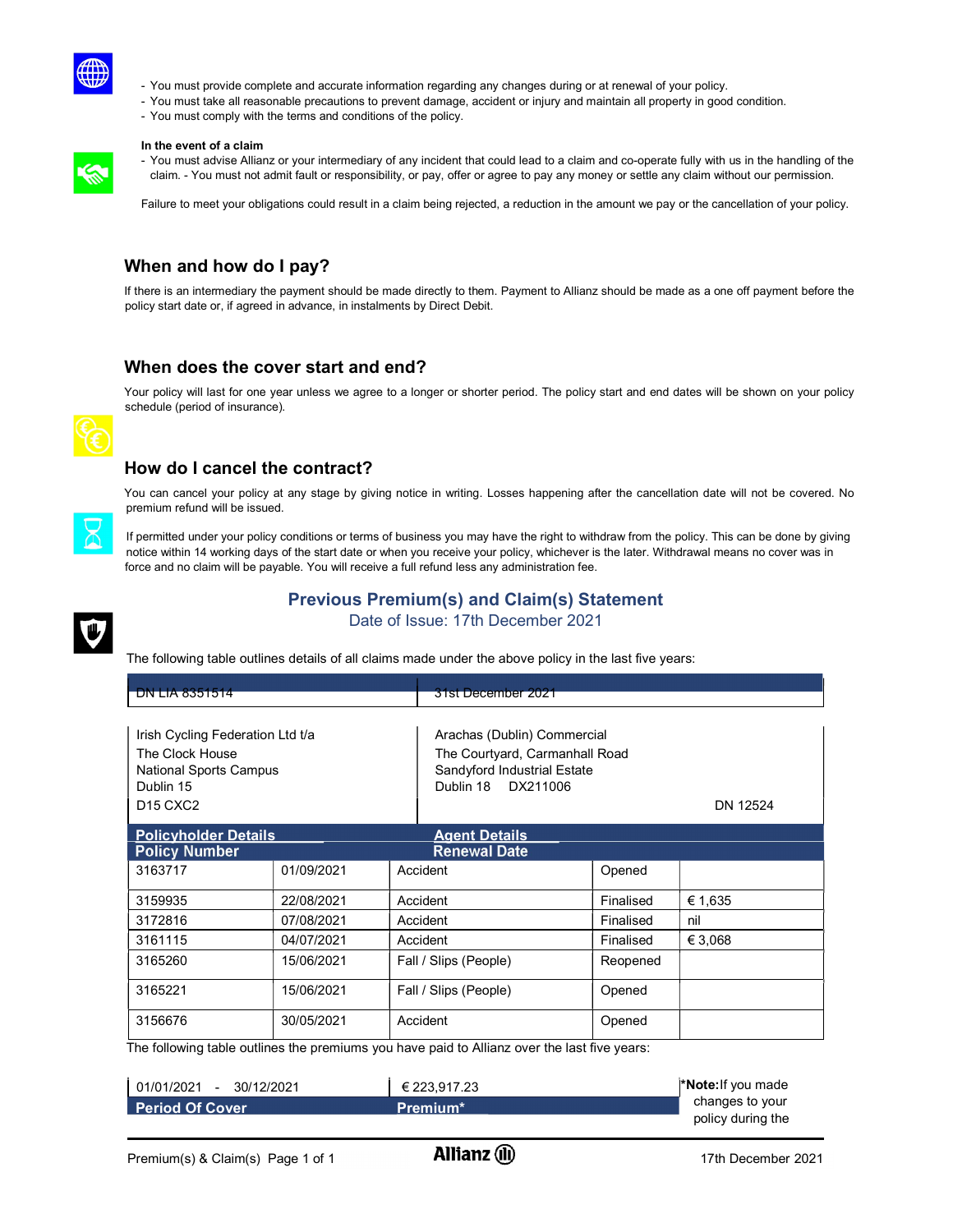periods of cover outlined above, the Premium may not reflect the premium you paid. The premium outlined may instead reflect an annualised premium following a change you made. Any fees or direct debit charges are excluded. The premium(s) and claim(s) displayed above are correct as of the date this document was issued. Where you insure multiple properties or vehicles under this policy number, the premium(s) and claim(s) above reflect the total amount paid for all properties/vehicles insured. Where the renewal date of the policy has been amended the last 5 years premium(s) above may not reflect 5 full calendar years; please contact us if you need further details.

S02OAKESM Allianz House Elmpark, Merrion Road Dublin D04 Y6Y6. DN/PR/0000/00/00000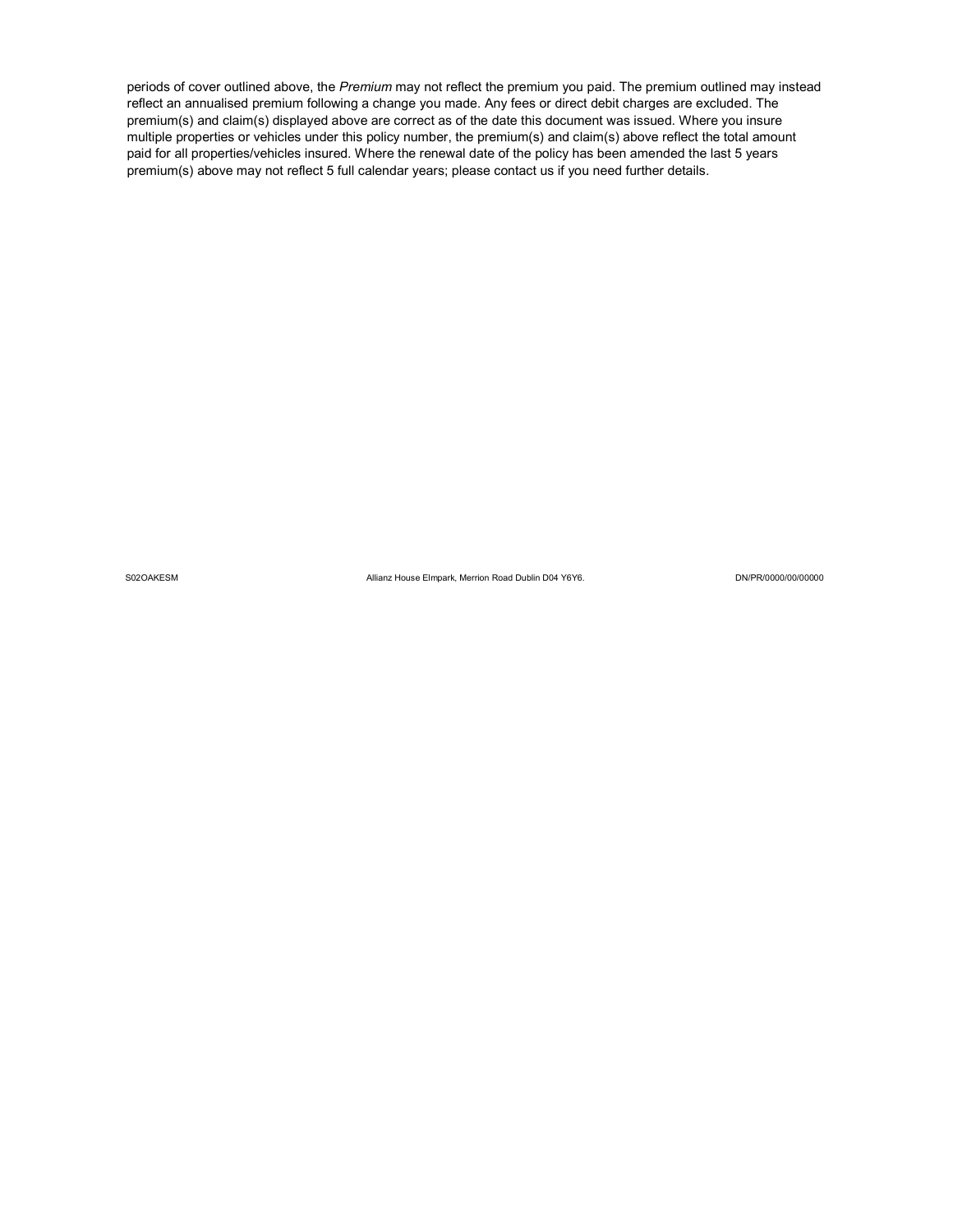### Data Protection Statement Allianz plc Fair Processing Notice

This privacy statement/notice tells you how we use your information and confirms that your Data Controller is Allianz plc ("we", "us", "our"), Allianz House, Elmpark, Merrion Road, Dublin 4, D04 Y6Y6, Ireland. Email: info@allianz.ie. Our Data Protection Officer is contactable at:

DataProtectionOfficer@allianz.ie or please write to The Data Protection Officer, Allianz plc, Allianz House, Elmpark, Merrion Road, Dublin 4, D04 Y6Y6, Ireland.

### 1. What Personal Information We Collect Type

### of Information

The type of information we collect and use will differ depending on the type of product or service you have with us but includes (please note that this is not an exhaustive list):

Name, address (including Eircode), date of birth, policy numbers, contact details, PPS number (or any other relevant tax identification numbers) (if required by legislation), occupation, employment details, gender, insurance requirements including details about your home or vehicle, years of residency in Ireland or the UK, driving licence details, marketing preferences and renewal dates of policies with other insurers, claims history, bank and payment card details, records of payments and arrears, VAT and other relevant tax numbers, CCTV footage, membership status of any relevant bodies, penalty point information and Road Traffic offences, telematics data, dashboard camera video footage, credit score and on-board vehicle diagnostics information. Further details of information we collect can be found under specific headings in this Data Protection Statement.

### Other People's data:

As well as collecting your personal data, we may also use personal information about other people, for example, family members you wish to insure on a policy, dependents (where relevant for suitability purposes), insured persons (where different from the applicant/policyholder) family health history of insured persons, limited personal information about trustees/beneficiaries (where policies are under trust), executors, nominated representatives and attorneys (under power of attorney).

### Sensitive information

We may ask for health information or details of past or pending offences, unspent criminal convictions or other sensitive information about the person who is being insured, their family members or any other persons associated with the insurance policy. We recognise the sensitivity of collecting this information, so we will only ask for it to arrange, manage or administer an insurance contract, handle claims, or prevent fraud. Where we process health data for the purpose of a policy of insurance we will take suitable and specific measures to safeguard the fundamental rights and freedoms of individuals.

Given the fact that data relating to health and criminal convictions is particularly sensitive information, we only collect and use such data as follows:

Purpose: Health data is used for the purposes of obtaining/providing quotes and providing insurance services to assist in the administration of a policy including any complaints or claims you may have.

Basis: Irish Data Protection law permits us to use health data where we need to and where it is proportionate for the purposes of a policy of insurance.

Purpose: Criminal conviction data is collected and used for the purposes of obtaining/providing quotes and handling any complaints you may have.

Basis: Performance of a contract: under which we provide insurance services and assisting in the administration of a contract (the insurance policy); Consent (where another person provides your criminal conviction data to us so that we can provide them with a quote); and to take steps at your request before entering into a policy (e.g. obtaining/providing a quote)

We may also need to use your health and/or criminal data for the purposes of establishing, exercising or defending legal rights, including in connection with claims or proceedings and where authorised by law.

### You do not have to provide us with any personal information, however, should you be unable to provide us with the required personal data, we will be unable to provide you with a quote, insurance or process a claim that you make.

### 2. How we collect your personal information

We may collect personal information about you from: you; your named driver (if you are purchasing or renewing a motor policy); joint policyholder; our intermediaries, your broker (or other representative), insured persons (where different from the applicant/policy owner); when you visit one of the Allianz Group websites (where you are purchasing or renewing a policy) or through cookies and other similar technologies when you visit our website or download and use one of our apps; when you visit a website aggregator; insurance industry databases and other commercial databases; third parties involved in a claim (including a claimant, private investigators engaged by us, witnesses, solicitors and independent experts); communicating with us via social media platforms; requesting any information from us; other people who live with you in an insured property (if you are purchasing or renewing a home insurance policy); your agents, attorneys (under powers of attorney), nominated representatives and other third parties relevant to you and/or the policy, including your legal advisers; publicly available information including social media websites and online content, newspaper articles, TV, radio and other media content, court judgements; telephone calls, which we may record or monitor for regulatory, training and quality assurance purposes; other records within Allianz if you have or have had other insurance policies with or sought a quote from us or another Allianz company or third party claims; Insurance Ireland (insurance industry s representative body) who operate a confidential phone line (Insurance Confidential) for individuals to report suspect fraud; and Credit referencing agencies.

Where you provide personal data relating to any person under the age of 16 years (child), Allianz will seek to verify that you are the parent/guardian of such a child. This is to ensure that you can authorise the processing of personal data relating to that child in order for Allianz to provide the insurance, deal with a complaint or claims.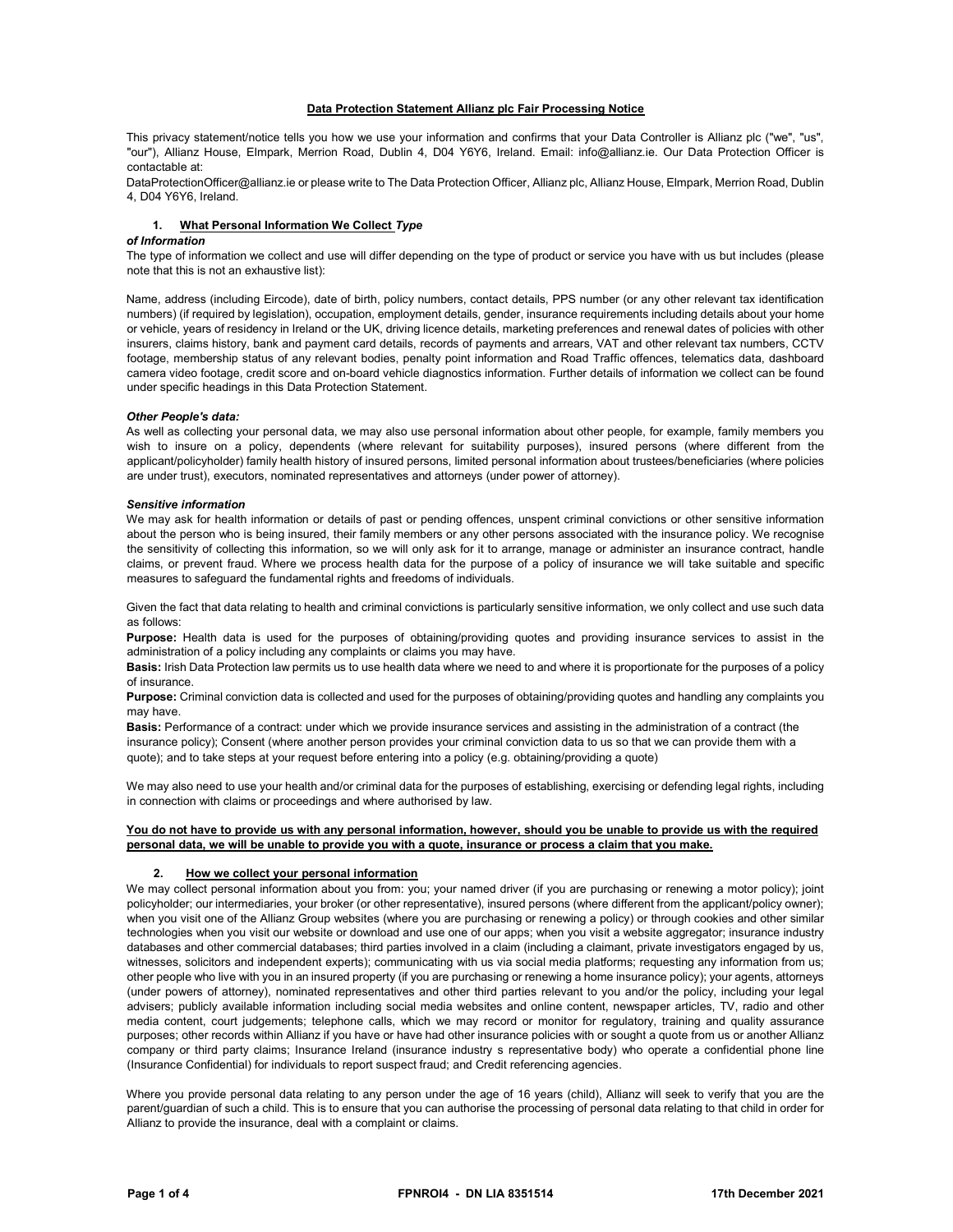### 3. How we use your personal information

Purpose: to obtain/provide a quote, for underwriting and pricing an insurance policy including making a decision as to whether we can provide you with cover and at what price; and to investigate, validate, arrange, handle, manage or administer a claim which you or another person makes in relation to your insurance policy.

Legal Basis: Legitimate interest in managing our business; for the performance of a contract under which we provide insurance; and in order to take steps at your request prior to entering into a contract of insurance.

Purpose: To provide you with insurance cover, administer and process your insurance policy, including dealing with any queries or changes, payments, renewals and processing a cancellation of your policy; make payments to you or receive payments from you; provide you with services such as breakdown assistance; processing of any complaints; and maintain and store records on our computer systems.

Legal Basis: For the performance of a contract under which we provide insurance.

### Purpose: To verify your identity.

Legal Basis: For the performance of a contract under which we provide insurance.

Purpose: To carry out financial sanctions checks and prevention of financial crime. Legal Basis: For the performance of a contract under which we provide insurance; in order to take steps at your request prior to entering into a contract of insurance; to comply with legal obligations; and public interest.

### Purpose: To comply with laws and regulations.

Legal Basis: To comply with legal obligations. For motor policies only, in compliance with the Road Traffic Act 1961 (as amended) we share details of your policy with the Motor Insurers Bureau of Ireland (The details on MIBI processing activity can be found on https://www.mibi.ie MTPL section), the Minister for Transport, Tourism and Sport and An Garda Síochana for the purposes of section 78A as autonomous data controllers.

Purpose: For marketing purposes, customer satisfaction surveys, and data analytics including profiling, to develop and enhance the customer relationship and journey as part of our business strategy; for management information purposes including portfolio assessment, risk assessment, performance reporting and management reporting; for a proposed portfolio transfer, reorganisation, transfer, disposal or other transaction relating to our business; managing our business effectively (e.g. with third party service suppliers); for audit purposes and managing our legal affairs including exercising our legal rights and defending claims; to maintain arrangements we have with reinsurers; to manage our IT security and network; to carry out statistical analysis and reporting to help improve services and products; staff training in how to perform their duties and provide a better service to you; monitor recorded customer calls to assess our staff s customer service; provide online services; and to enhance our applications and product offerings.

Legal Basis: Legitimate interest in managing our business; to better understand our customers; improve product and/or service enhancement; and monitor and assess business performance.

#### Purpose: To detect and prevent fraud.

Legal Basis: For our legitimate interest in managing our business; for the performance of a contract under which we provide insurance; and to comply with our legal obligations.

If you are purchasing a policy, we also use certain information and consult certain databases as follows:

Information Used: logging of any new claims notifications and any claim settlement for damage and injury.

Purpose: to confirm your personal data and verify claims information and/or for prevention and detection of crime and fraud through the Claims and Underwriting Exchange Database and Insurance Link Anti-Fraud register. Processing is necessary: to comply with legal obligations.

### Information Used: address details.

Purpose: to verify address and surrounding location information using the Ecad Database.

Processing is necessary: in order to take steps at your request prior to entering into the policy or for the performance of your policy.

#### Information Used: vehicle registration number.

Purpose: to identify whether a vehicle has been taxed, NCT or if the vehicle has been involved in a claim or written off using the VRN system.

Processing is necessary: in order to takes steps at your request prior to entering into the policy or for the performance of your policy.

### Information Used: Driving Licence Number.

Purpose: to validate your driving licence number with the relevant authority; to validate the number of penalty points disclosed by you; to validate the licence date and country of origin of the licence.

Processing is necessary: in order to takes steps at your request prior to entering into the policy or for the performance of your policy.

### Information Used: registration number of your vehicle.

Purpose: provide information about your insurance policy for inclusion in the Motor Third Party Liability Database (MTPL); the information contained on this database may be used by government bodies such as an Gardai Siochana (Gardai) and the Motor Insurance Bureau of Ireland (MIBI) for purposes permitted by law, including electronic licensing and law enforcement. Processing is necessary: to comply with legal obligations.

Information Used: registration number of your vehicle.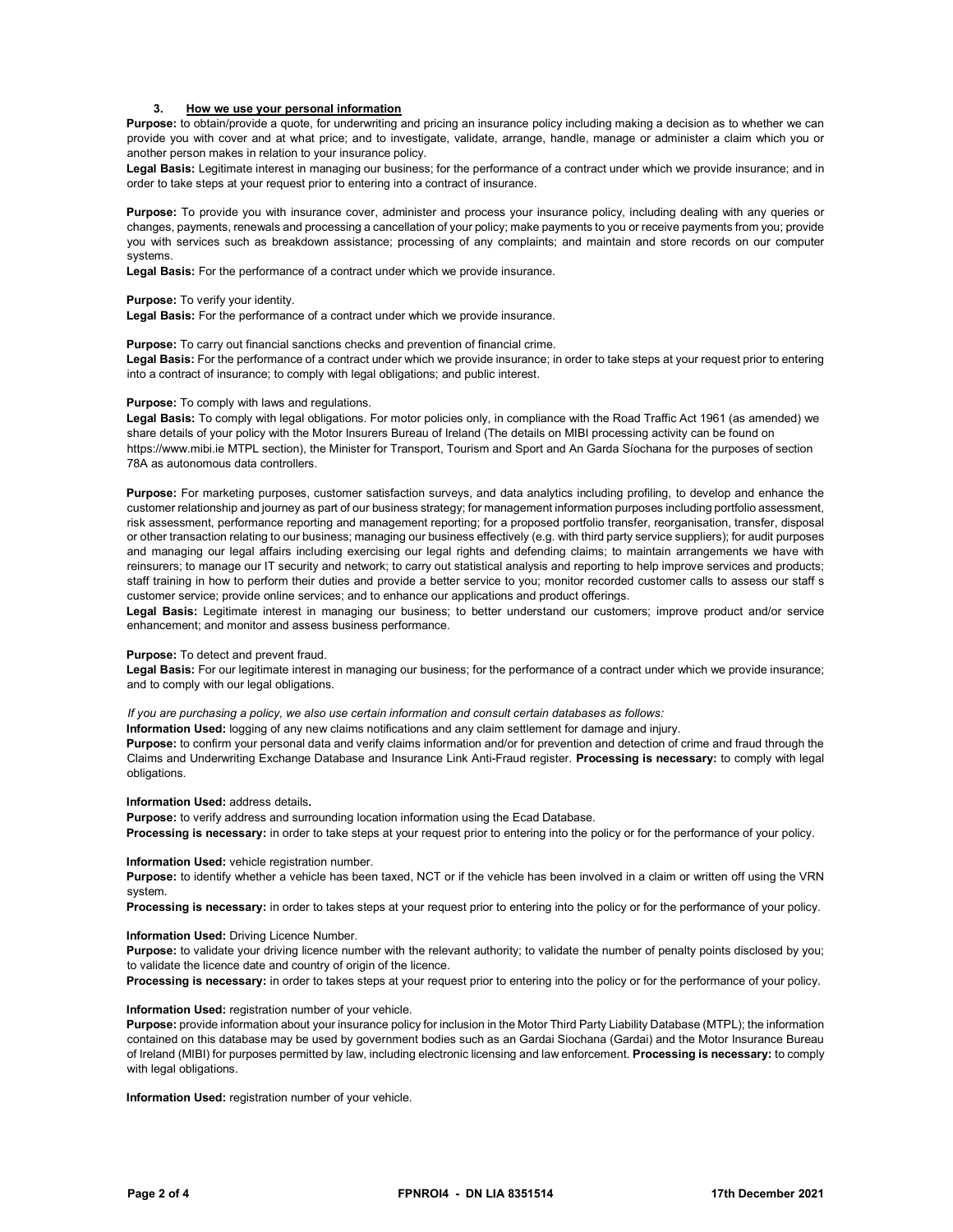Purpose: If you have a commercial motor fleet or motor trade policy, you will be issued with a Unique Identification Number by your insurer to upload your personal information on to the National Fleet Database. We and other government bodies such as the Gardai and MIBI can check this database for the information you have uploaded. For further information, please go to www.nfd.ie.

Processing is necessary: in order to take steps at your request prior to entering into the policy or for the performance of your policy; and. to comply with legal obligations.

Information Used: vehicle registration number and No Claims Discount (NCD) PIN.

Purpose: When we provide you with a quote or renew your policy of motor insurance, we access the National Vehicle Data File controlled by the Department of Transport, Tourism and Sport to validate: driver numbers; and number of penalty points per driver. Where you provide us with an NCD PIN number, we will verify your No Claims Discount information using the IIDS Hub, where such information is made available by your previous insurer.

Processing is necessary: in order to take steps at your request prior to entering into the policy or for the performance of your policy.

### 4. How we share your personal information with others

We may share your personal information with: the Allianz Group, our agents, third parties who provide services to us (engineers, repairers, motor assessors, loss adjustors, expert appraisers, expert witnesses etc.), your intermediary and other insurers (either directly or via those acting for the insurer such as loss adjusters or investigators); providers of essential services (e.g. telecommunications, postal/courier providers, IT service providers, software providers, payment processor); other third parties involved in administering your contract; regulatory bodies and law enforcement bodies, including the Garda (for example, where we are required to do so to comply with a relevant legal or regulatory obligations); reinsurers who provide reinsurance to Allianz (reinsurers will use your data to decide whether to provide reinsurance cover, assess and deal with reinsurance claims and to meet legal obligations; they will keep your data for the period necessary for these purposes and may need to disclose it to other companies within their group, their agents and third party service providers, law enforcement and regulatory bodies); witnesses to any accidents/incidents to which you are involved; any party you have given us permission to speak to (e.g. your representative, a relative or a friend); any party named under your insurance policy; industry and trade bodies; and claimants and their legal or medical representatives.

The personal information you provide may be used by us and shared with other insurers as well as certain statutory and other authorised bodies for anti-fraud purposes: other insurance companies to confirm information provided (including where you are purchasing a motor insurance policy, for the purposes of validating any No Claims Discount) and to safeguard against non-disclosure and help prevent fraudulent claims; public bodies including the Department of Tourism, Transport and Sport, the Department of Finance and the Gardai; the Insurance Link Anti-Fraud register (for more info see www.inslink.ie) to prevent and detect fraud; the Integrated Information Data System (IIDS) to verify information including penalty points and No Claim Discount (NCD) to combat fraud; the Motor Insurers Bureau of Ireland (MIBI) to assist in preventing or detecting theft and fraud and to pay claims; private investigators, tracing debtors or beneficiaries, recovering debt, managing your accounts and/or insurance policies; vehicle history check suppliers/ databases to protect our customers, inform our acceptance criteria and assist in claims investigations; and other fraud prevention, ID verification databases available in the insurance industry and publicly available information to detect or prevent possible criminal activity or fraud.

We will use your personal information to detect and prevent fraudulent practices and fight financial crime to meet our regulatory responsibilities. If you purchase a product from our website or other Allianz sales channel, we will also ask you for payment details. We need this information so we can process the payment associated with any product purchased. We collect information to help us improve our products and services and let people know about products and services that we believe will be of interest to them. This may be through a range of channels including via email, online advertising or social media. We will always do this in accordance with marketing preferences provided.

Where we obtain data from the above sources, the categories we obtain will be personal data or claims information relating to insurance profiling, claims handling and fraud prevention. We may need your consent for the processing of certain data and in these cases, we will inform you of such processing and the reason for this at the time consent is captured.

#### Protecting Information Outside the European Economic Area

Your personal data may be transferred to and/or accessed from a country outside the European Economic Area ("EEA"). We will always take steps to ensure that any transfer of information outside the EEA is carefully managed to protect your privacy rights. Such transfer/access within the Allianz Group will be covered on the basis of the Allianz Group binding corporate rules (BCRs) known as the Allianz Privacy Standard (APS) which contractually obliges each member to ensure that your personal information receives an adequate and consistent level of protection wherever it is transferred within the Group. Where we transfer your data to a non-Allianz Group member or other companies providing us with a service, we will obtain contractual commitments and assurances from them to protect your personal information. Theses assurances are well recognised certification schemes like Standard Contractual Clauses. We will only transfer your personal information to countries which are recognised as providing an adequate level of legal protection or where we can be satisfied that alternative arrangements are in place to protect your privacy rights. Any requests for information we receive from law enforcement or regulators will be carefully validated before personal information is disclosed.

#### **Representation**

If you provide information about someone else, such as an additional insured, we will endeavour to provide this Data Protection Statement to them. Where it is not possible to do so, you must make them aware of this Data Protection Statement and the terms of the insurance (including changes to the terms or processing activities) and encourage them to read this Data Protection Statement to find out more.

#### Online Information

When you visit the www.allianz.ie website, we may record information about your computer or mobile device, including hardware and software used, general location, when and how you interact with our websites. This information is used to note your interest in our websites and improve customer journeys.